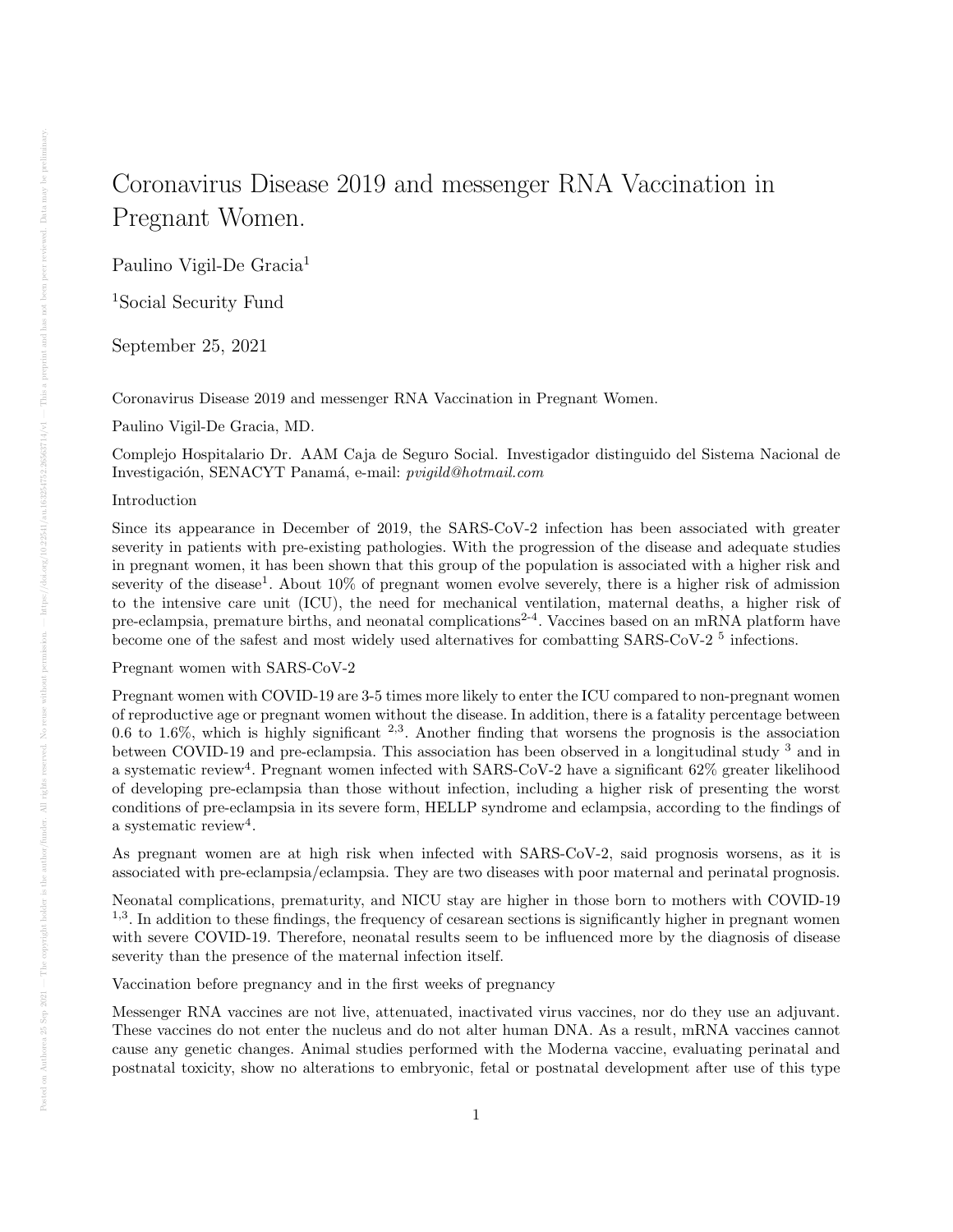of vaccine. Pregnant women were not included in the original studies where the usefulness of these vaccines was confirmed. Therefore, there are no randomized studies that show benefits (or complications) in pregnant women.

After the acceptance of the emergency use of the COVID-19 vaccine, several studies have been completed that show results associated with pregnancy. A report in the UK shows us that in the vaccinated women who were part of the original randomized studies, the number of unplanned pregnancies was the same in both groups (vaccine or placebo); furthermore, there were no differences in loss percentages in the first trimester of pregnancy <sup>6</sup>.

More recently, a preprint <sup>5</sup> vaccination report from the United States shows us the results of 2,456 pregnant women and the risk of spontaneous abortion between 6 and 19 weeks when these women were vaccinated in the pre-conception period or before the first 20 weeks of pregnancy. This study does not show a higher incidence of spontaneous abortions in the population vaccinated with mRNA vaccines, compared to the reference standard.

Vaccination according to trimester of pregnancy

There are no randomized controlled studies proving the benefit of SARS-CoV-2 vaccines in pregnant women, however, there are several reports on its benefits and safety regardless of the trimester of pregnancy in which it has been used. A large cohort <sup>7</sup> shows us that of 3,958 vaccinated pregnant women, 28.6% were vaccinated in the first trimester of pregnancy and 43.3% in the second trimester. According to the findings of this study in the United States<sup>7</sup> and another in Israel <sup>8</sup>, mass vaccination of the population occurs in all trimesters of pregnancy and the follow-up study of the population that has finished their pregnancy shows that there was no evidence of an increase in: abortions, malformations, fetal or neonatal death, premature birth, or restricted growth. In addition, there is a series of cases that shows that vaccination in the third trimester does not cause placental disorders<sup>9</sup>.

## Evidence of protection

Two large retrospective cohorts have evaluated the effect of mRNA vaccines in vaccinated pregnant women. The study carried out in the USA<sup>7</sup> with 3,958 pregnant women shows us that the possibility of infection 14 days after the first dose is 0.3%. Furthermore, the study carried out in 7,530 vaccinated pregnant women in Israel <sup>8</sup> compared to 7,530 unvaccinated (paired) women shows that between 11 and 28 days after the first dose, there is a significant decrease in infection when compared to the unvaccinated group. This difference becomes greater with the increase of the number of days post vaccination until a follow-up of 70 days.

Another important finding with maternal vaccination is the possible fetal and neonatal protection. Breast milk was tested in a cohort of 84 vaccinated mothers with at least two doses of mRNA vaccine<sup>10</sup>. This study found a robust secretion of specific IgG and IgA antibodies against SARS-CoV-2 in breast milk for 6 weeks after vaccination. These results suggest the potential protective effect against SARS-CoV-2 in infants of vaccinated or infected breastfeeding mothers.

On the other hand, the transplacental transfer of IgG antibodies has been evaluated in mothers who have received mRNA vaccine in the third trimester <sup>11</sup>. The studies show that if 16-21 days have passed since the first dose by the time of birth, there will already be a large amount of IgG antibodies present in the umbilical cord and the greatest amount of passive immunity will be obtained 3-4 weeks after the first dose of mRNA vaccine administered to the mother. By that time, the amount of antibodies in the umbilical cord are similar to those existing in maternal blood  $11$ .

Other studies <sup>12</sup> have performed analyzes on both pregnant and lactating women and their results show that maternal antibodies generated by vaccines are transported to the child through umbilical cord blood and breast milk.

Summary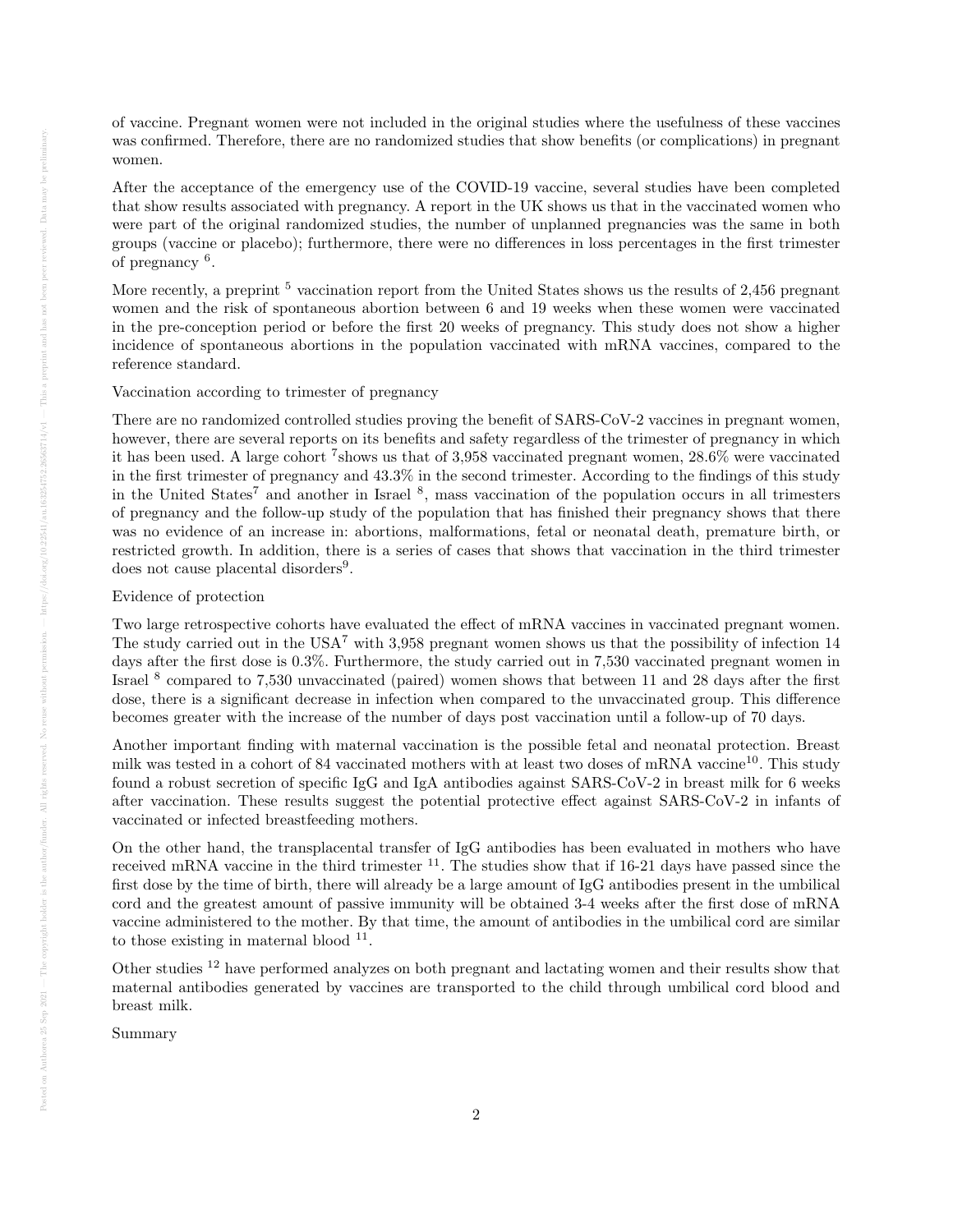Pregnant women represent a group at high risk of infection by SARS-CoV-2. There are greater levels of admission to ICU, more death, more pre-eclampsia and prematurity,

Vaccines with the mRNA platform have been shown to be effective and safe in pregnant women and there is no evidence of fetal or neonatal damage in any trimester of pregnancy.

Vaccination against COVID-19 in pregnant women has been delayed in the world due to the non-inclusion in the original randomized studies; despite the absence of valid scientific elements demanding their exclusion. This experience should be used in the future and especially with this type of vaccine.

### References

- 1. Vouga M, Favre G, Martinez-Perez O, Pomar L, Acebal LF, Abascal-Saiz A, Hernandez MRV, Hcini N, Lambert V, Carles G, Sichitiu J, Salomon L, Stirnemann J, Ville Y, de Tejada BM, Goncé A, Hawkins-Villarreal A, Castillo K, Solsona EG, Trigo L, Cleary B, Geary M, Bartels H, Al-Kharouf F, Malone F, Higgins M, Keating N, Knowles S, Poncelet C, Ribeiro-do-Valle CC, Surita F, Dantas-Silva A, Borrelli C, Luz AG, Fuenzalida J, Carvajal J, Canales MG, Hernandez O, Grechukhina O, Ko AI, Reddy U, Figueiredo R, Moucho M, Pinto PV, De Luca C, De Santis M, de Campos DA, Martins I, Garabedian C, Subtil D, Bohrer B, Da Rocha Oppermann ML, Wender MCO, Schuler-Faccini L, Sanseverino MTV, Giugliani C, Friedrich L, Scherer MH, Mottet N, Ducarme G, Pelerin H, Moreau C, Breton B, Quibel T, Rozenberg P, Giannoni E, Granado C, Monod C, Mueller D, Hoesli I, Bassler D, Heldstab S, Kölble NO, Sentilhes L, Charvet M, Deprest J, Richter J, Van der Veeken L, Eggel-Hort B, Plantefeve G, Derouich M, Calvache AJN, Lopez-Giron MC, Burgos-Luna JM, Escobar-Vidarte MF, Hecher K, Tallarek AC, Hadar E, Haratz KK, Amikam U, Malinger G, Maymon R, Yogev Y, Schäffer L, Toussaint A, Rossier MC, De Sa RAM, Grawe C, Aebi-Popp K, Radan AP, Raio L, Surbek D, Böckenhoff P, Strizek B, Kaufmann M, Bloch A, Boulvain M, Johann S, Heldstab SA, Bernasconi MT, Grant G, Feki A, Brochut AM, Giral M, Sedille L, Papadia A, Brugger RC, Weber B, Fischer T, Kahlert C, Saines KN, Cambou M, Kanellos P, Chen X, Yin M, Haessig A, Ackermann S, Baud D, Panchaud A. Maternal outcomes and risk factors for COVID-19 severity among pregnant women. Sci Rep. 2021 Jul 6;11(1):13898. Doi: 10.1038/s41598-021-92357.
- 2. Zambrano LD, Ellington S, Strid P, et al. Update: Characteristics of Symptomatic Women of Reproductive Age with Laboratory-Confirmed SARS-CoV-2 Infection by Pregnancy Status — United States, January 22–October 3, 2020. MMWR Morb Mortal Wkly Rep 2020;69:1641–1647. DOI: http://dx.doi.org/10.15585/mmwr.mm6944e3external icon
- 3. Papageorghiou AT, Deruelle P, Gunier RB, Rauch S, García-May PK, Mhatre M, Usman MA, Abd-Elsalam S, Etuk S, Simmons LE, Napolitano R, Deantoni S, Liu B, Prefumo F, Savasi V, do Vale MS, Baafi E, Zainab G, Nieto R, Maiz N, Aminu MB, Cardona-Perez JA, Craik R, Winsey A, Tavchioska G, Bako B, Oros D, Rego A, Benski AC, Hassan-Hanga F, Savorani M, Giuliani F, Sentilhes L, Risso M, Takahashi K, Vecchiarelli C, Ikenoue S, Thiruvengadam R, Soto Conti CP, Ferrazzi E, Cetin I, Nachinab VB, Ernawati E, Duro EA, Kholin A, Firlit ML, Easter SR, Sichitiu J, Bowale A, Casale R, Cerbo RM, Cavoretto PI, Eskenazi B, Thornton JG, Bhutta ZA, Kennedy SH, Villar J. Preeclampsia and COVID-19: results from the INTERCOVID prospective longitudinal study. Am J Obstet Gynecol. 2021 Jun 26:S0002-9378(21)00561-5. Doi: 10.1016/j.ajog.2021.05.014.
- 4. Conde-Agudelo A, Romero R. SARS-COV-2 infection during pregnancy and risk of preeclampsia: a systematic review and meta-analysis. Am J Obstet Gynecol. 2021 Jul 21:S0002-9378(21)00795-X. doi: 10.1016/j.ajog.2021.07.009.
- 5. Zauche LH, Wallace B, Smoots AN, Olson CK, Oduyebo T, Kim SY et all. Receipt of mRNA COVID-19 vaccines preconception and during pregnancy and risk of self-report spontaneous abortions, CDC v-safe COVID-19 vaccine pregnancy registry 2020-21. Preprint DOI:10.21203/rs.3.rs-798175/v1
- 6. Male V. Are COVID-19 vaccines safe in pregnancy? Nat Rev Immunol. 2021 Apr;21(4):200-201. Doi: 10.1038/s41577-021-00525-y. Erratum in: Nat Rev Immunol. 2021 Mar 12.
- 7. Shimabukuro TT, Kim SY, Myers TR, Moro PL, Oduyebo T, Panagiotakopoulos L, Marquez PL, Olson CK, Liu R, Chang KT, Ellington SR, Burkel VK, Smoots AN, Green CJ, Licata C, Zhang